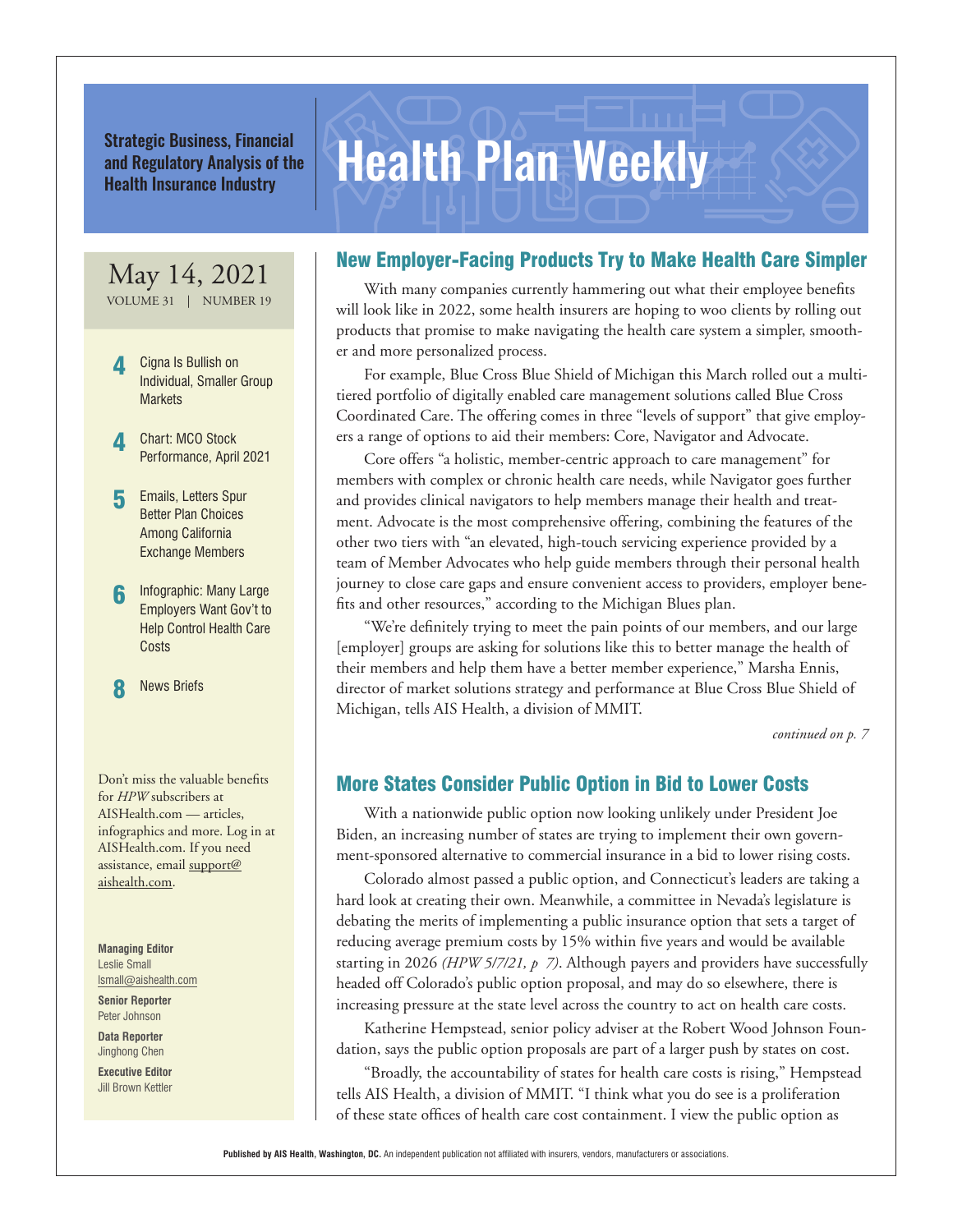kind of a subgenre within that. It's a response to that problem as a pocketbook issue. Health care costs have escalated to the point where I don't think progressive state governments can really act like they've got nothing to do with that. So we may see more attempts to be responsive on this issue."

The proposals reflect the unique market dynamics of the states in question. Colorado legislators developed a public option plan as part of an attempt to cut reimbursement to hospitals and by extension lower premiums. Lawmakers in that state have moved in recent weeks to drop the controversial state-backed health plan and instead compel insurers to lower premiums and hospitals to drop their prices.

In Connecticut, a public option bill is still under consideration, despite stiff insurance industry opposition. The state also is considering a competing proposal that attempts to address rising costs for prescription drugs and expand subsidies on the state's individual and small group exchange. Washington, the only state so far to actually pass and implement a public option,

has sought to expand plan competition in rural counties and improve the actuarial quality of all of its plans *(HPW 5/6/21, p. 1)*.

David Anderson, a research associate at the Duke University Margolis Center for Health Policy, says public option legislation has a bigger impact on politics than policy.

"There's quite a bit of power exerted to go do something about health care by your liberal activist groups," Anderson tells AIS Health. "That translated to either go file a 1332 waiver for reinsurance, which some states have done, or go do something about the public option. Which is something to do, but the intellectual clarity as to what problem it's trying to solve has never been fleshed out."

Anderson argues this dynamic is even more true now that major reforms to the Affordable Care Act (ACA) have been passed as part of the American Rescue Plan (ARP), the pandemic recovery bill recently signed into law. In the ARP, subsidies for the ACA

*Health Plan Weekly* (ISSN: 2576-4365) is published 52 times a year by AIS Health, 2101 L Street, NW, Suite 300, Washington, D.C. 20037, 800-521-4323, www.AISHealth.com.

Copyright © 2021 by Managed Markets Insight & Technology, LLC. All rights reserved. On matters of fair use, you may copy or email an excerpt from an article from *HPW*. But unless you have AIS Health's permission, it violates federal law to copy or email an entire issue, share your AISHealth.com password, or post content on any website or network. Please contact sales@aishealth.com for more information.

*Health Plan Weekly* is published with the understanding that the publisher is not engaged in rendering legal, accounting or other professional services. If legal advice or other expert assistance is required, the services of a competent professional person should be sought.

Subscriptions to *HPW* include free electronic delivery and access to all content online at www.AISHealth.com. To renew your annual subscription, please order online at www.AISHealth.com. For subscriptions for five or more users, contact sales@aishealth.com.

Senior Reporter, Peter Johnson; Managing Editor, Leslie Small; Executive Editor, Jill Brown Kettler

**EDITORIAL ADVISORY BOARD: Michael Adelberg,** Principal, Faegre Drinker Consulting; **Brian Anderson,**  Principal, Milliman, Inc.; **Brad Piper,** Principal and Consulting Actuary, Milliman, Inc.; **Adam J. Fein, Ph.D.,**  President, Pembroke Consulting, Inc.; **Bruce Merlin Fried,** Partner, Dentons; **John Gorman,** Founder and Chairman, Nightingale Partners LLC

individual market were expanded dramatically.

While those subsidies are unlikely to lower systemic health care costs, they will keep plans affordable for beneficiaries, as they cap premiums at 8.5% of an enrollee's income *(HPW 3/19/21, p. 1)*. While those subsidies are set to expire after plan year 2022, the Biden administration has called for the changes to become permanent — which many observers, including Anderson, expect Congress to do at the next opportunity.

Initially, Hempstead says, the "public option had a special role in trying to create a more affordable option for people that are priced out of the marketplace. So I think that particular purpose of the public option has been overtaken by the [ARP]."

## States Get Into 'Health Care Cost Game'

However, she observes that "the broader rationale for a public option just as a way to contain costs and exercise some market power from the buyer side, or on behalf of the public — I think that persists.…States are sort of getting in the health care cost game. I think it's actually a pretty active issue for state governments, because it's such a pain point for consumers."

Colorado's public option debate can fairly be called a saga — and won't actually result in a public option. In 2020, the state legislature came close to passing a bill that would have created a public option similar to Cascade Care, the Washington program that launched in the 2021 plan year. Like Cascade Care, the Colorado plan would have relied on private health insurers to deliver benefits, cover claims and perform the array of administrative tasks associated with health insurance, while reimbursing providers at predetermined rates. In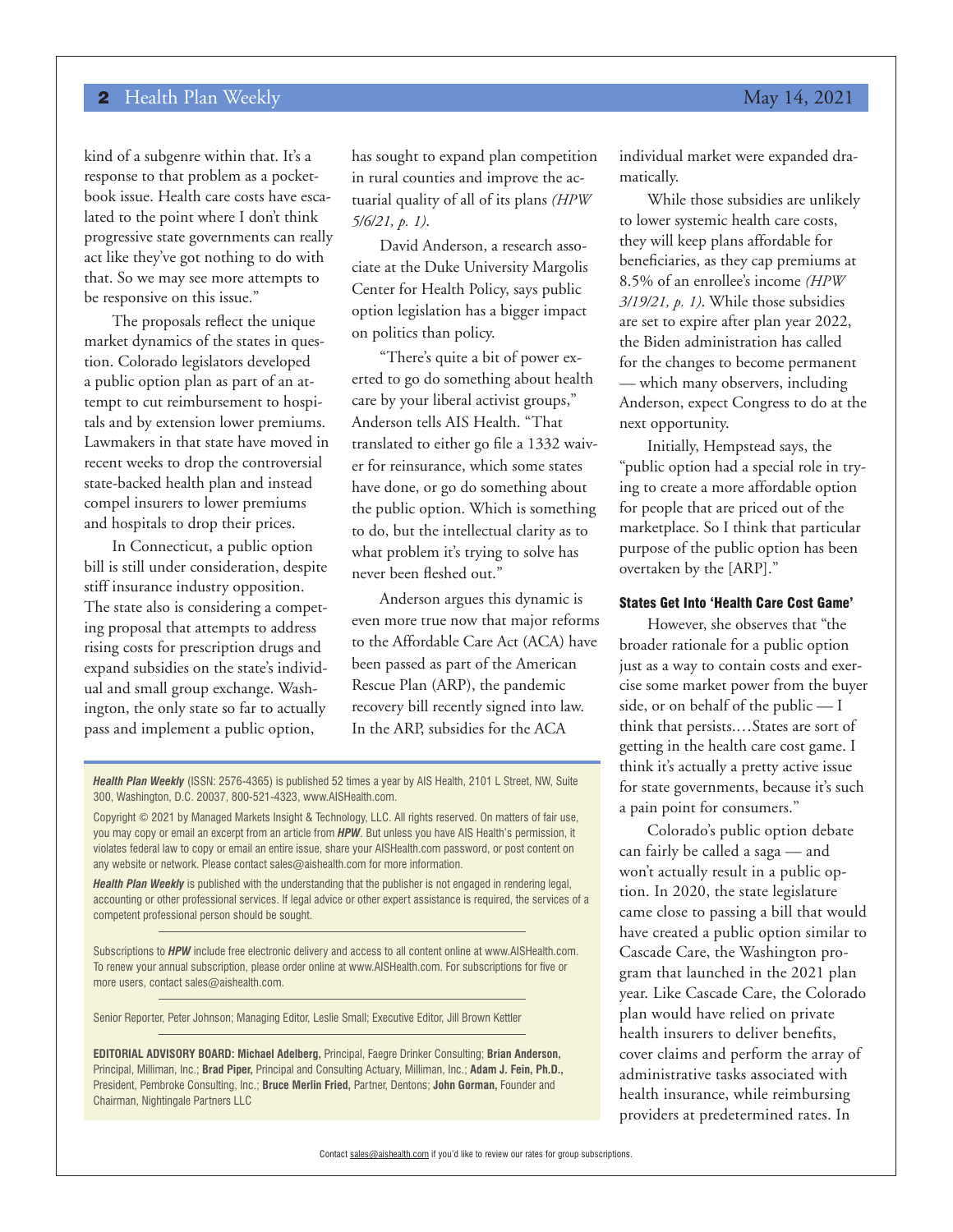# May 14, 2021 **Health Plan Weekly 3**

Washington, 10 carriers including UnitedHealthcare won contracts to operate such plans.

However, stiff opposition to the Colorado bill from payers and providers alike, along with the uncertainty caused by the COVID-19 crisis, sank the legislation. This year, Democratic legislators returned to Denver and reintroduced a public option bill, House Bill 1232.

However, payers and providers negotiated a compromise position. A new amendment to the bill will require 18% premium reductions across the board from insurers participating in the ACA exchange. If carriers do not hit those targets in the time allowed, the state will intervene to negotiate rates with providers. Reimbursement will not be allowed to drop below 165% of Medicare rates for hospitals and 135% of Medicare for other providers.

### Will Compromise Deliver Real Change?

"Even though it's a compromise, I still think it sets a pretty significant standard for what they want the plans to accomplish in three years. That's an interesting thing to look at to see what can be achieved," Hempstead says.

The 18% target is "very serious," she says. But, "you would want to be really attentive to how you're measuring that. Because I think in Colorado, there's probably some low hanging fruit where you could possibly bring the average down." The question for Hempstead, however, is "how many people see change? It'll be interesting to see what happens there."

Anderson is more skeptical of the Colorado plan. "A public option with administratively set rates that are significantly below commercial rates, but with a pretty decent network would solve the problem of high premiums

and bad networks and bad benefits for small-group businesses," Anderson explains. "With the ARP passing, a public option that undercuts overall pricing in the market — in the short run, it makes more people who are insured worse off, because people don't quickly react to price shocks. New entrants to markets and active buyers, they're indifferent because they're buying on premium spread, not premium level. And on the whole, money is saved by the federal government. But it's one of those things where it's hard to figure out what problem Colorado is trying to solve."

**" It's not a crazy idea, but the odds of it getting implemented are tough.**

Connecticut's legislature has proposed a public option bill, S.B. 842, which would allow any individual on the exchange to enroll in the health plan available to state employees. The plan would be administered by the Connecticut State comptroller, whose office manages state employee benefits. The current comptroller, Democrat Kevin Lembo, backs the plan. Enrollees in small-group plans would also be allowed to buy in to the new, expanded public plan.

Another bill to manage health care costs has been proposed by Connecticut Gov. Ned Lamont, a Democrat. He opposes the public option bill. That proposal would introduce a state version of the ACA's health insurer fee, which Congress repealed effective in 2021 and beyond.

The governor's office projects the tax would bring in \$50 million annually, which would be spent mostly to offer enhanced subsidies on the state's health exchange. According to the Connecticut Mirror, some of the money could also be directed to other programs, such as reinsurance or a large Medicaid expansion.

"If the entire idea is to get a mass of buyers to get better rates, the policy ratio makes sense," Anderson says in regard to the public option plan backed by Lembo. "They're trying to get better rates so employers can increase cash compensation and decrease health insurance compensation while holding compensation constant. More people are better off, while taking money out of the medical sector. It's not a crazy idea, but the odds of it getting implemented are tough."

#### Connecticut Carriers Push Back

Payers have expressed strong opposition to both proposals on the table in Connecticut.

"The State Partnership Plan does not have the proven experience to run a health insurance program for its residents," said an April 13 letter signed by Gail Boudreaux, president and CEO of Anthem, Inc.; David Cordani, president and CEO of Cigna Corp.; Karen Lynch, president and CEO of CVS Health Corp.; and Dirk McMahon, president and chief operating officer of UnitedHealth Group.

"We are equally concerned with the Legislative proposals that institute a health insurance tax which would also increase business costs through premium increases," the executives added.

Invoking the insurance industry's large employment footprint in Hartford, the letter added that "the pandemic has demonstrated that employees can work virtually, making it easier for companies to choose where they are domiciled and grow. As a result, it has never been more critical for the State to create a climate that retains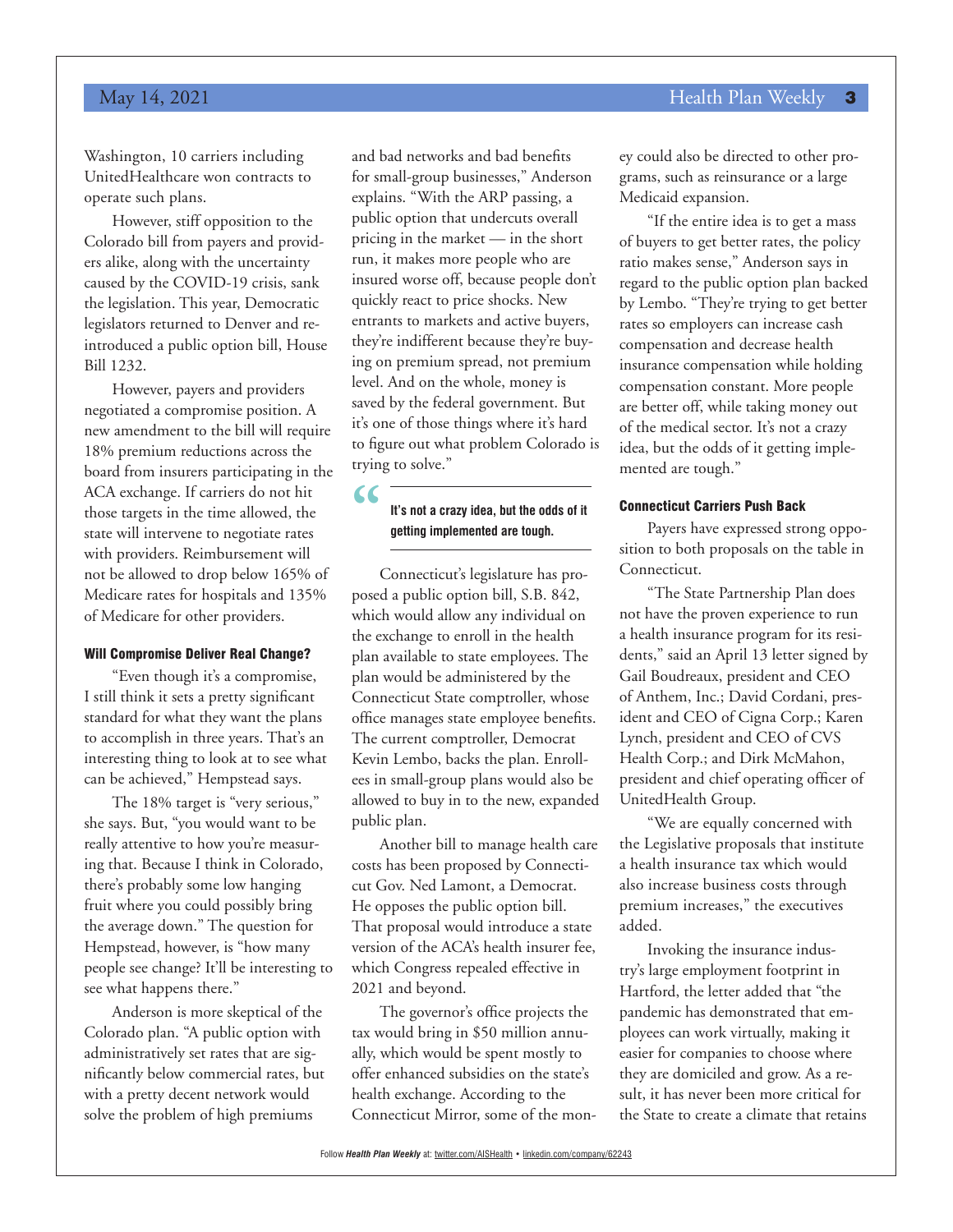and attracts businesses that will help stabilize the economy. All of us will have to decide where it will be best to deploy our resources long term."

The letter angered state officials. Legislators denounced it, and Lembo told the Hartford Courant that the letter is "very obviously a threat."

Read the Colorado bill at https:// bit.ly/3fl5wdr, the Connecticut bills at https://bit.ly/3uPy7y2 and https:// bit.ly/3fbV3Rk and executives' letter at https://bit.ly/3ffPu4l. Contact Anderson at david.m.anderson@duke.edu and Hempstead at khempstead@rwjf. org.  $\diamondsuit$ 

# Cigna Is Bullish on Individual, Smaller Group Markets

While Cigna Corp. credited its Evernorth health services division as the primary driving force behind its strong first-quarter 2021 earnings, the company's management and equities analysts alike seemed satisfied by the performance of Cigna's health insurance business. And Cigna's executives expressed optimism about the firm's growth in certain commercial markets.

Cigna reported adjusted income from operations of \$987 million and adjusted revenues of \$10.4 billion for its U.S. Medical segment, and its first-quarter earnings for that segment

*by Peter Johnson*

| <b>MCO Stock Performance, April 2021</b>                                                                                                                                                                                        |                                               |                             |                             |                               |
|---------------------------------------------------------------------------------------------------------------------------------------------------------------------------------------------------------------------------------|-----------------------------------------------|-----------------------------|-----------------------------|-------------------------------|
|                                                                                                                                                                                                                                 |                                               |                             |                             |                               |
|                                                                                                                                                                                                                                 | <b>Closing Stock</b><br>Price on<br>4/30/2021 | <b>April Gain</b><br>(Loss) | Year-to-Date<br>Gain (Loss) | <b>Consensus</b><br>2021 EPS* |
| <b>COMMERCIAL</b><br>.                                                                                                                                                                                                          |                                               |                             |                             |                               |
| Cigna Corp.                                                                                                                                                                                                                     |                                               |                             |                             | \$20.37                       |
| UnitedHealth Group \$398.80 19.6% 13.7% 13.7% 13.7% 13.7% 13.7% 13.7% 13.7% 13.7% 13.7% 13.7% 13.7% 13.7% 13.7%                                                                                                                 |                                               |                             |                             | \$18.53                       |
| Anthem, Inc. (379.39 27.7% 18.2% 18.2% 18.2% 18.2% 18.2% 19.1% 19.2% 19.2% 19.2% 19.2% 19.2% 19.2% 1                                                                                                                            |                                               |                             |                             | \$25.20                       |
| Oscar Health Inc. $$22.73$                                                                                                                                                                                                      |                                               |                             |                             | (\$2.09)                      |
| <b>Commercial Mean</b>                                                                                                                                                                                                          |                                               | 20.7%                       | 17.2%                       |                               |
| <b>MEDICARE</b>                                                                                                                                                                                                                 |                                               |                             |                             |                               |
| $$445.24$ 16.2% 8.5%<br>Humana Inc.                                                                                                                                                                                             |                                               |                             |                             | \$21.62                       |
|                                                                                                                                                                                                                                 |                                               |                             |                             | (\$0.48)                      |
| Clover Health $$9.85$ $(29.4%)$                                                                                                                                                                                                 |                                               |                             |                             | (\$0.41)                      |
| <b>Medicare Mean</b>                                                                                                                                                                                                            |                                               | 16.2%                       | 8.5%                        |                               |
| <b>MEDICAID</b>                                                                                                                                                                                                                 |                                               |                             |                             |                               |
| Centene Corp.                                                                                                                                                                                                                   |                                               |                             | $$61.74$ 2.4% 2.8%          | \$5.16                        |
| Molina Healthcare, Inc. \$255.10 19.4% 19.9% 19.9% 19.9% 19.9% 19.9% 19.9% 19.9% 19.9% 19.9% 19.9% 19.9% 19.9% 19.1% 19.1% 19.1% 19.1% 19.1% 19.1% 19.1% 19.1% 19.1% 19.1% 19.1% 19.1% 19.1% 19.1% 19.1% 19.1% 19.1% 19.1% 19.1 |                                               |                             |                             | \$13.14                       |
| <b>Medicaid Mean</b>                                                                                                                                                                                                            |                                               | 10.9%                       | 11.4%                       |                               |
| <b>Industry Mean ex-new MCOs</b>                                                                                                                                                                                                |                                               | 16.7%                       | 13.8%                       |                               |
| *Estimates are based on analysts' consensus estimates for full-year 2021.                                                                                                                                                       |                                               |                             |                             |                               |
| SOURCE: Bank of America Merrill Lynch.                                                                                                                                                                                          |                                               |                             |                             |                               |

were "slightly ahead of our expectations," said Chief Financial Officer Brian Evanko during the company's May 7 conference call to discuss financial results. Those results were driven in part by investment income but "partially offset by a non-recurring litigation settlement," Jefferies analyst David Windley advised investors in a May 8 research note.

Cigna's medical loss ratio of 81.8% also beat the consensus estimate of 82.0%, "and prior period reserve development was favorable — a reversal from last quarter when MLR missed on higher COVID cost, and PPD [prior period development] was unfavorable," Citi's Ralph Giacobbe observed in a May 7 note. But Cigna's MLR was higher than the 78.3% it recorded in the first quarter of 2020, which the company attributed to "COVID-19 related impacts and the pricing effect of the repeal of the health insurance industry tax."

### Membership Dipped Year Over Year

From a membership standpoint, Evanko said Cigna ended the quarter with 16.7 million total medical customers, down from 17.2 million during the prior-year quarter but up by about 30,000 compared to the fourth quarter of 2020. "As expected, U.S. commercial customer volume declined sequentially due to disenrollment throughout the first quarter, partially offset by new sales in the Select segment," Evanko said, referring to firms with 51 to 500 employees. "And our U.S. government businesses performed well throughout the annual open enrollment periods," he added.

Cigna now expects to grow its membership by "at least 350,000 customers" this year, according to Evanko, who noted that "this includes organic growth throughout the remainder of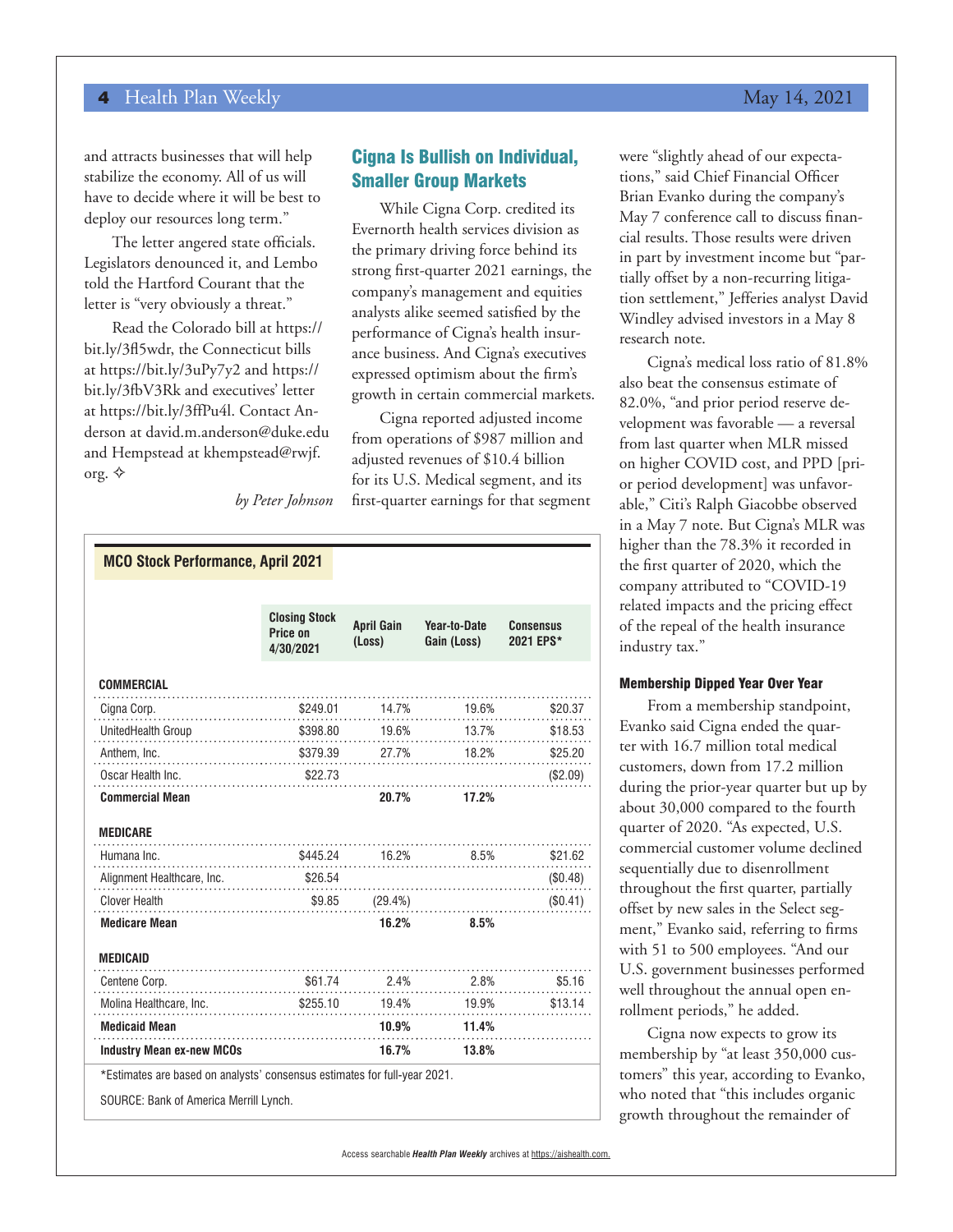the year in our commercial business, led by the middle market and Select segments partially offset by disenrollment in national accounts." The company also anticipates Medicare Advantage membership to increase "in our target average annual growth range of 10% to 15%," Evanko said, and it expects to continue growing its individual market business.

CEO David Cordani later offered an optimistic view of Cigna's widening footprint on the Affordable Care Act exchanges, where the company has maintained a modest presence since the marketplaces' inception. "We've innovated within the exchanges, we've delivered a proven model, and now we're in an expansion mode relative to additional geographies, in large part

with our collaborative accountable care and aligned value-based relationships from the health care delivery system," Cordani said. He added that Cigna is "pleased with the results, both the base results in individual exchange, as well as thus far our early look at the additional enrollment we're seeing because of the expanded SEP [special enrollment period]."

## Emails, Letters Spur Better Plan Choices Among California Exchange Members

California's individual health exchange successfully used inexpensive email and letters to encourage consumers to switch to lower-cost coverage that provided them with better benefits, according to new research. The 2019 program from Covered California potentially could be duplicated in other states to help consumers save on coverage, according to the study, which was published in Health Affairs.

During the 2019 open enrollment period for California's Affordable Care Act (ACA) marketplace, Covered California used a randomized intervention to see if low-income beneficiaries, particularly those who earn less than 200% of the federal poverty level, could be encouraged to enroll in silver plans with cost-sharing reduction (CSR) subsidies, which made more sense for them.

Consumers in this bracket are eligible for CSR, or "enhanced silver," plans with lower premiums and out-of-pocket expenses, which increase the actuarial value of the base silver plan from 70% to as high as 94%, depending on income.

However, the Covered California marketplace does not au-

tomatically assign CSR-eligible consumers into enhanced silver tier plans, and an analysis conducted by the exchange found that nearly 20,000 consumers had chosen more costly gold and silver plans for the 2019 coverage year, even though they were eligible for an enhanced silver-level plan. Previous research found that consumers chose worse plans due to a lack of awareness, plan complexity and "choice overload," the study said.

The study randomly assigned households to one of three groups: a control group that received no CSR-silver-specific messaging, an email-only group and a mailplus-email group. Households in the email-only group received a CSR-silver-specific email in early October 2018 and a reminder email at the end of October, and households in the mail-plus-email group received a CSR-silver-specific letter in regular mail in early October plus a reminder email at the end of October. Both the emails and the letters described the average premium and out-of-pocket savings they would see, while also stating they could keep the same carrier and providers.

The average cost of outreach was 30 cents per household, according to the study.

At the end of the study period, 17.7% of the control group had switched to enhanced silver plans. Relative to the control group, being assigned to the email-only group increased the enhanced silver enrollment rate by 2.0 percentage points for an 11% increase in plan switching relative to the control group. Being part of the mail-plus-email group increased the enhanced silver enrollment rate by 3.9 percentage points for a 22% increase in plan switching relative to the control group.

The results could be duplicated in other states, the researchers concluded. "Given that gold enrollment increased not just in California but nationwide after the termination of CSR subsidies, other states are likely grappling with how to guide low-income consumers to the best available plan for which they are eligible. Our intervention points to a lowcost approach for states that could yield reductions in choice errors."

View the study at https://bit. ly/3hpO4XF.

*by Jane Anderson*

© 2021 Managed Markets Insight & Technology, LLC. All Rights Reserved. Please see the box on page 2 for permitted and prohibited uses of *Health Plan Weekly* content.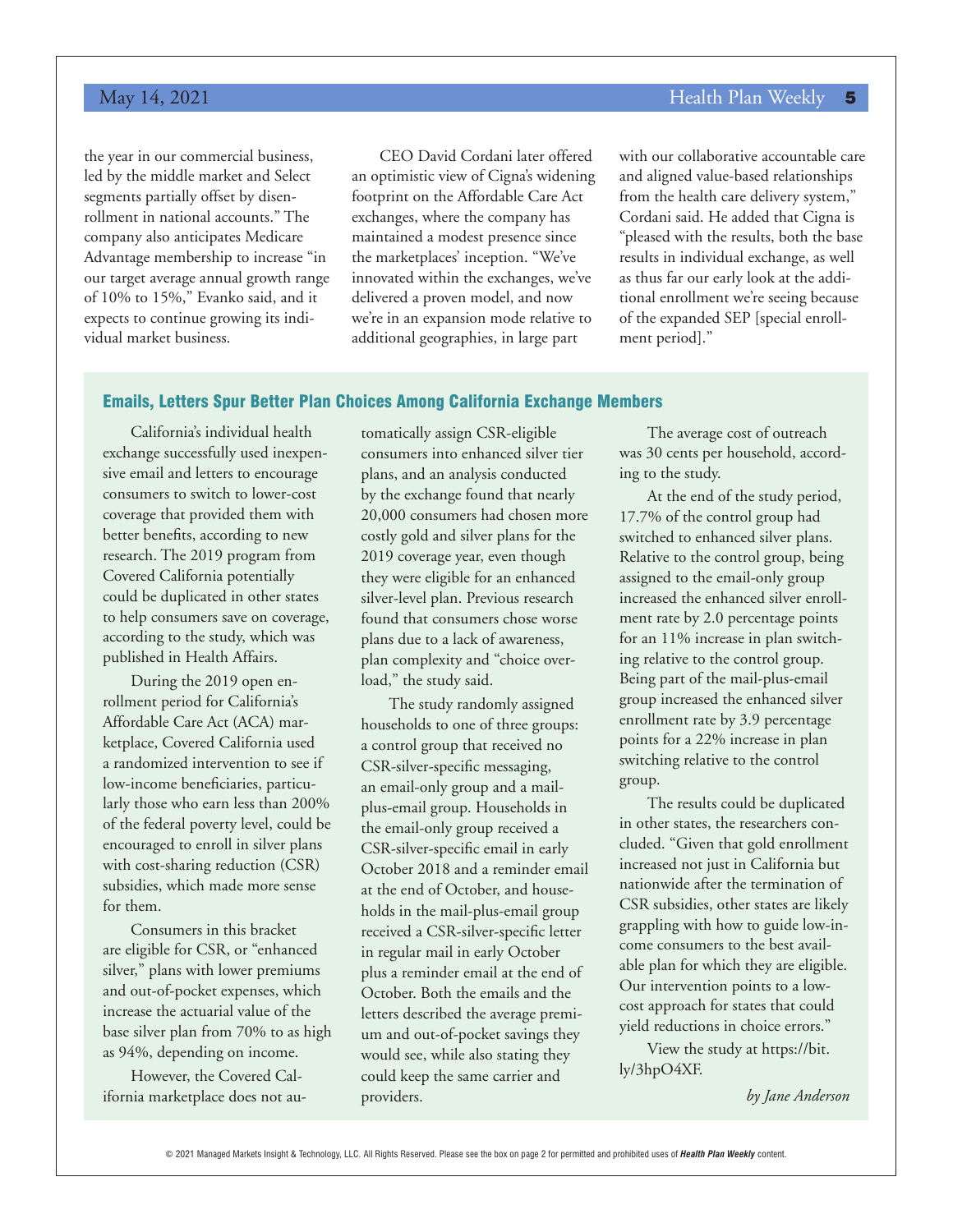Cigna entered 80 new counties in the ACA exchange market in 2021, Evanko noted, and membership gains during the annual enrollment period were "a little bit above our expectations" even before the SEP began.

Cordani also touted Cigna's partnership with Oscar Health Inc., which he said will help it be "well positioned to take advantage of market growth opportunities in the small employer market, a market we view [as] currently being underserved."

And on the subject of Cigna's recent decision to divest its Texas Medicaid holdings to Molina Healthcare, Inc., Cordani said "we determined it was best for that business to be served by an expert or specialist," noting it had a negligible effect on Cigna's bottom line.

Going forward, "we continue to see Medicaid and government services first and foremost as an attractive growth opportunity within our Evernorth service portfolio," he added.

Overall in the quarter, Cigna reported an adjusted earnings per share of \$4.73, beating the Wall Street expectation of \$4.37, and it raised its fullyear EPS estimate to "at least \$20.20." The company said Evernorth was the main driver of its favorable performance, as that segment delivered 13% year-over-year growth in both revenue and adjusted income from operations.

Read Cigna's earnings release at https://bit.ly/3y3ZypI. →

*by Leslie Small*

### **Many Large Employers Want Government to Help Control Health Care Costs** *by Jinghong Chen*

The majority of large private employers say that health benefit costs are excessive and a greater government role in providing health care coverage and containing costs would benefit their business and employees, according to a recent survey by the Purchaser Business Group on Health and the Kaiser Family Foundation. Based on the responses from key decision-makers at 302 large private employers with at least 5,000 employees, the survey found that 87% of respondents believed the cost of providing health benefits will become unsustainable in the next five to 10 years. Meanwhile, the majority of respondents said they were likely to implement cost-control practices, such as value-based benefit designs and use of an individual coverage health reimbursement arrangement (ICHRA).



Contact sales@aishealth.com if you'd like to review our rates for group subscriptions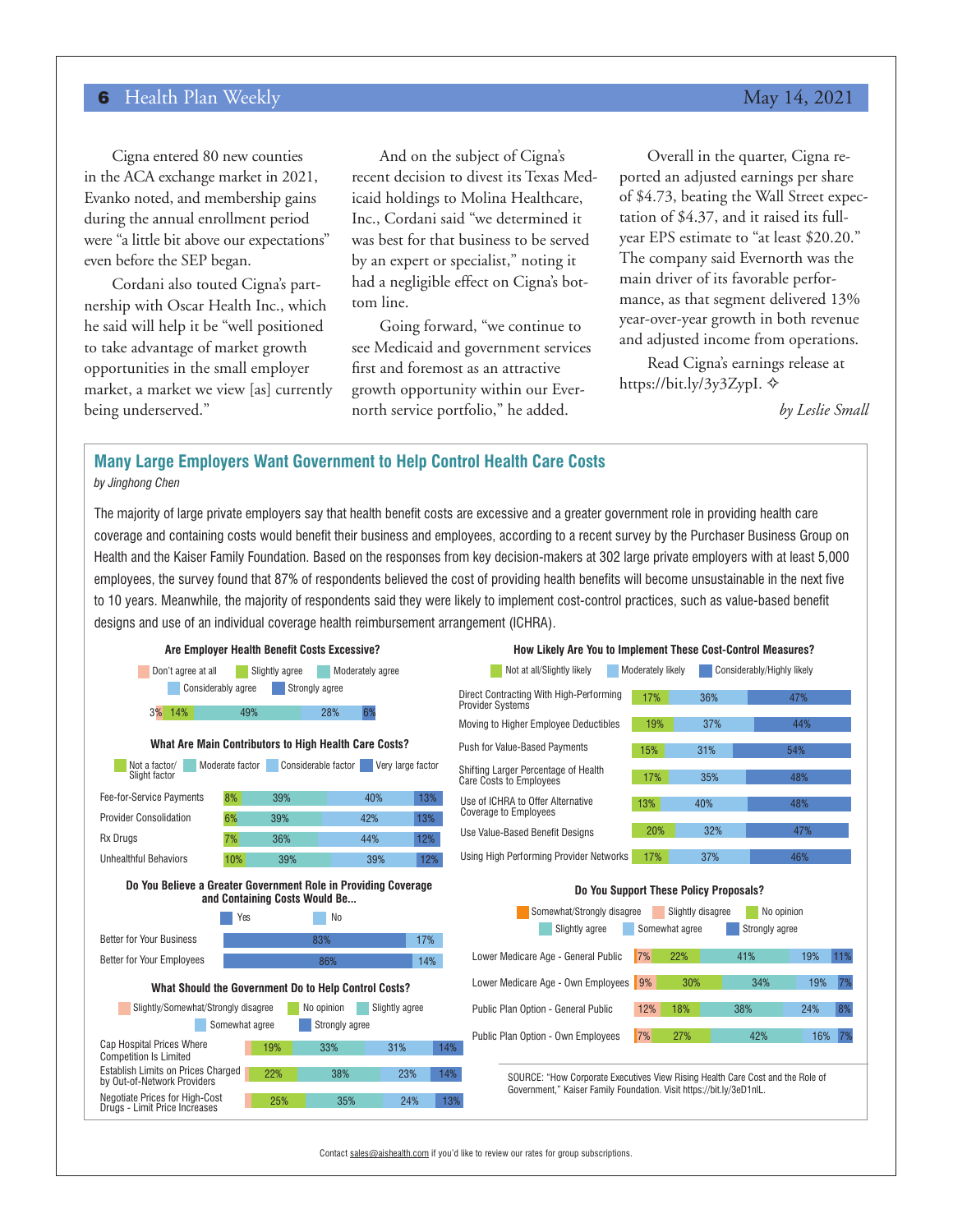# May 14, 2021 **Health Plan Weekly 7** New York 1988 1998 1999 Health Plan Weekly 7

# Carriers Aim to Be Navigators

### *continued from p. 1*

Another new set of products comes from UnitedHealthcare, which in April introduced what it termed "various enhancements to its integrated approach to specialty benefits." For example, the insurer is offering a Net Cost Guarantee for self-insured firms and a premium savings program called uBundle for fully insured companies, both of which can save employers money by integrating medical and specialty benefits (e.g., vision, dental and disability).

### Offering Delivers Automatic Payout

UnitedHealth also launched a program called BenefitAlly, which relies on data analytics to trigger an automatic payout to members when they experience a qualifying accident, critical illness diagnosis or hospital stay — provided their employer opts for medical and specialty coverage through the same carrier.

Finally, UnitedHealth says that later this year it will add vision, dental and financial protection aggregate claims information to its existing Health Plan Manager, which gives employers an "analytics-driven roadmap to help improve health outcomes, mitigate expenses and empower employees to take charge of their health."

Tom Wiffler, the CEO of United Healthcare's Specialty Benefits segment, tells AIS Health that the new products are aimed at making both employers' and employees' lives easier.

"Employers nowadays are really looking for simplicity when it comes to all aspects of benefit offerings [and] administration, and really making sure that the plans they do purchase are targeted at the right things within that employee population so that those employees can really stay focused on what's important, which is contributing to their own business — not being distracted by health care administrivia and trying to be their own navigator," Wiffler says.

Health insurers have increasingly been rolling out such products ever since "disrupters" such as Accolade, Inc. came on the scene and promised to do a better job than traditional carriers at helping customers navigate the health care system, says Mark Hope, senior director of health and benefits at Willis Towers Watson.

Those disrupters "got into the market and started pushing and nudging, and the carriers kind of looked at what was going on and said, 'OK, we can probably do better,'" Hope tells AIS Health. As a result, "they've all got products and they've been pushing the products for a number of years, to varying degrees of success."

#### Products Aren't 'One Size Fits All'

Hope says such offerings from carriers usually come in varying levels — low, medium and high touch in terms of member interventions — and have price points to match.

"Not everyone's going to jump to the most expensive model because they might not need it or might not want to pay for it, but you can start with something that's maybe a lighter version of that all-in model that still gives you a lift from where you are today," he explains.

Blue Cross Blue Shield of Michigan used such a strategy when designing its Coordinated Care portfolio, wagering that different employers would have varying budgets and needs, says Aji Abraham, vice president of health plan business and market solutions. In fact, the Blues plan is aiming

to take a proactive approach in its discussion with employers, telling them that "based upon your prior experience, based upon what the data shows, based upon the needs of your membership, and to some degree, based upon the geography where your membership is and the state of the health care system in that geography, we think this is the right solution for you," Abraham tells AIS Health.

The Blues insurer is initially rolling out the Coordinated Care portfolio to large, self-funded employers and selling "at least some pieces of it" as a buy-up, according to Abraham. Such firms are known to be especially concerned about the rising cost of health care (see infographic, p. 6). "The ultimate vision, though, is to find a way to make this cost effective enough that we can drive it to potentially all segments of the business," he says.

While the new suite of products has only been available for a few months, some large firms have already signed on, and "we're in the midst of a bunch of RFPs [requests for proposals] where this is a piece under consideration and something that the employers are actively examining," Abraham says.

#### Cost Concerns Linger for Employers

On the one hand, the COVID-19 pandemic has heightened employers' appreciation for the value of health benefits and helping workers navigate the health care system, Abraham adds. But he also points out that many employers are in "a cost-sensitive environment right now" given the economic effects of the pandemic. "So I don't want to leave the impression that they have unlimited dollars they can spend, but they are looking at what they can do to help keep their members healthy."